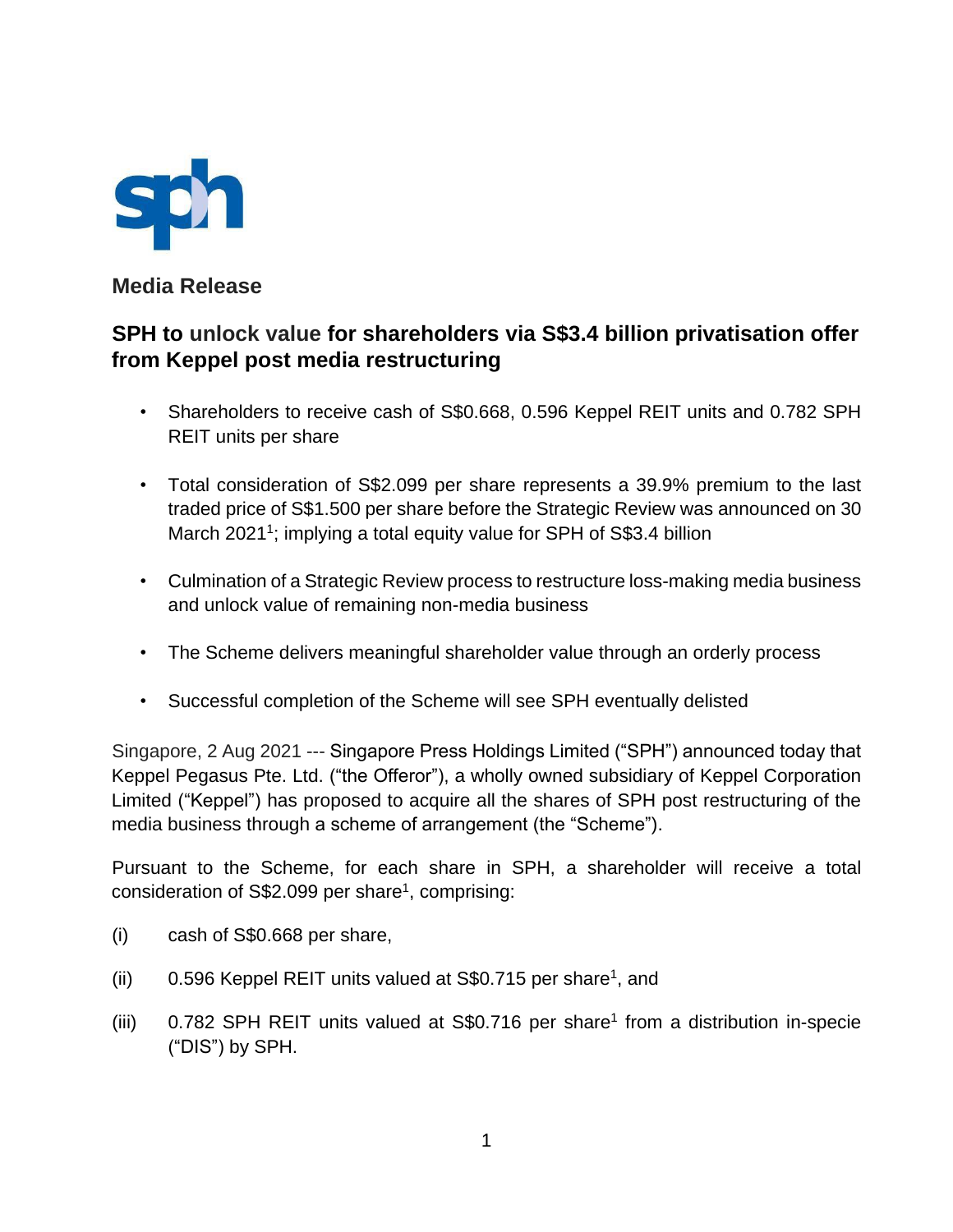This represents a 39.9% premium to the last traded price of S\$1.500 per share before the strategic review of SPH's businesses was announced on 30 March 2021 ("Strategic Review") as well as an 11.6% premium to the last traded price of S\$1.880 per share on 30 July 2021 and a 21.4% premium to the 3-month volume weighted average price of S\$1.729 per share.

Mr. Ng Yat Chung, Chief Executive Officer of SPH, said: "The outcome is the result of a strategic review process that has taken place over many months. We took the first step with the Media Restructuring to ensure a sustainable future for the media business, while removing its losses from SPH. The next step was a thorough process to unlock and maximise value for all shareholders for the remaining company. With the privatisation offer from Keppel, shareholders now have an opportunity to realise the value of their SPH shares at a premium of 39.9% to the last traded price before the Strategic Review was announced."

### **Transaction Rationale**

The Strategic Review was announced on 30 March 2021 with a view to unlock and maximise shareholder value.

The first step in the Strategic Review was the proposed restructuring of SPH's media business. On 6 May 2021, SPH announced that it would transfer relevant subsidiaries, employees, News Centre and Print Centre along with their respective leaseholds, as well as all related intellectual property and information technology assets ("Media Restructuring") to a wholly-owned subsidiary, SPH Media Holdings Pte Ltd ("SPH Media").

Under the Media Restructuring process, SPH Media would be transferred to a public company limited by guarantee ("CLG") for a nominal sum. Following the Media Restructuring, SPH would no longer be subject to any funding requirements related to the media business.

In addition, the restrictions under the Newspaper and Printing Presses Act<sup>2</sup> ("Newspaper Act"), including the 5% shareholder cap restriction and issue of management shares, would be lifted. This increases the range of options available to SPH post media restructuring.

The Board carried out a comprehensive review of the various strategic options, including maintaining the status quo, monetisation of certain assets, a partial sale or privatisation of SPH post media restructuring.

With an objective to maximise value and minimise disruption for shareholders, the Board concluded that the privatisation of the entire company would be the preferred solution. It derives a better valuation outcome for all shareholders where a control premium is paid for the entire company. Also, it avoids a situation where prime SPH assets are cherry-picked,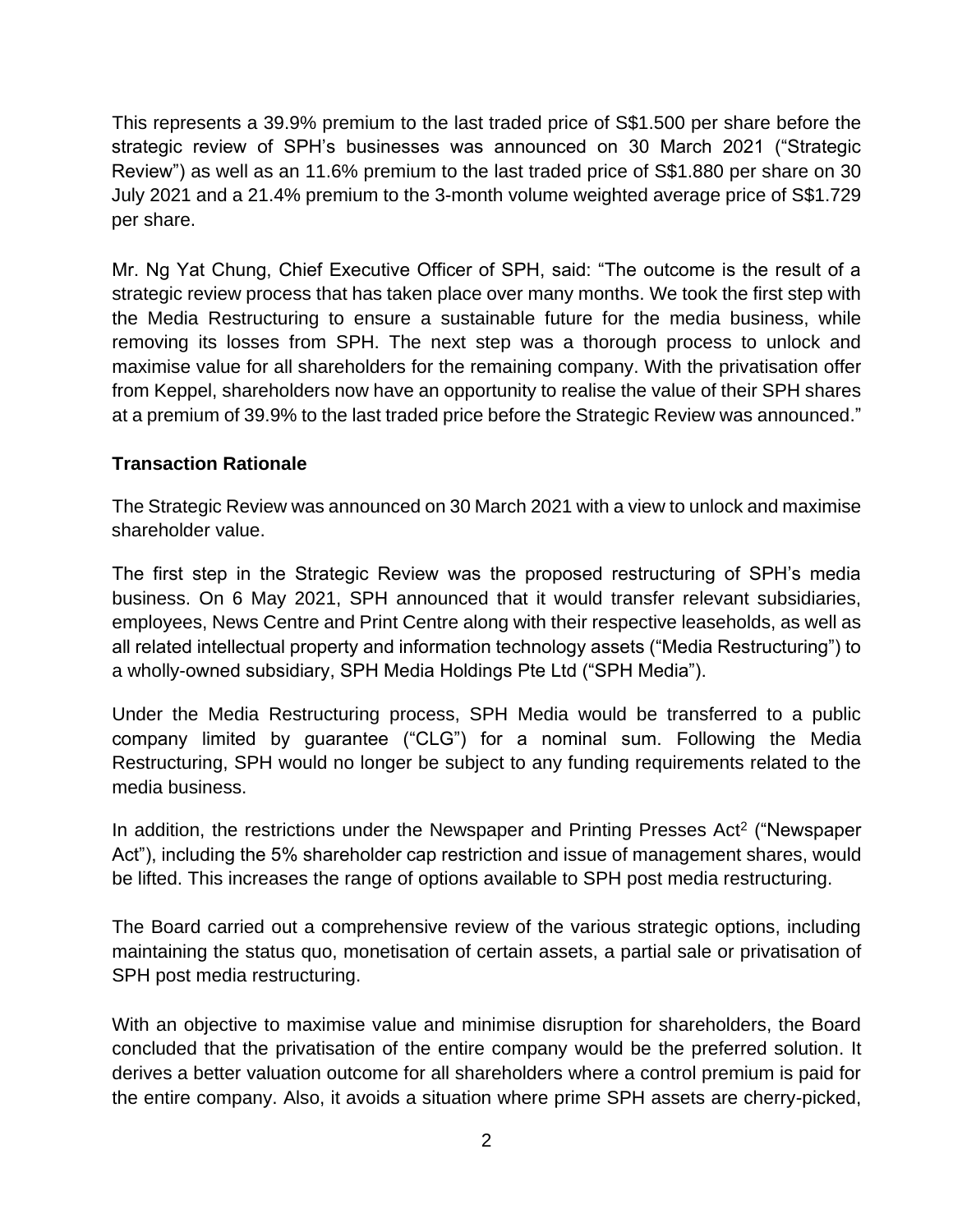leaving SPH with its existing debt and the risk of being unable to monetise its remaining assets.

A thorough and orderly two-stage process was conducted to solicit and evaluate proposals from a number of potentially interested parties. The process was overseen by a Steering Committee consisting of Board members, in consultation with Credit Suisse and Allen & Gledhill LLP, SPH's financial and legal advisors, respectively.

The final closed bids were evaluated based on price, terms and conditions, financing certainty, regulatory approvals, transaction structure and execution risk. At the end of the process, the final proposal from Keppel to privatise SPH was selected after careful evaluation, based on the various criteria.

The Scheme represents an opportunity for shareholders to realise their stake at a significant premium to SPH's share price prior to the announcement of the Strategic Review. Shareholders will also receive any final dividend that may be declared by the Board for Financial Year 2021 (the "Potential Final Dividend")<sup>3</sup>.

The receipt of SPH REIT Units and Keppel REIT Units would allow shareholders to participate in the recovery upside of the retail and commercial sectors at attractive dividend yields.

# **Key Terms of the Scheme**

The Scheme is subject to approval by SPH and Keppel shareholders. In addition, it is also subject to other conditions, including regulatory approvals, and no Material Adverse Effect<sup>4</sup> occurring.

Upon the Scheme being effective, SPH will be delisted and be a wholly-owned subsidiary of Keppel. Keppel will hold a remaining stake in SPH REIT and Keppel REIT of approximately 20% each.

The Scheme is contingent on the successful completion of the Media Restructuring announced on 6 May 2021. The transfer of the media assets to the CLG is subject to SPH shareholders' approval at an EGM expected to be convened in August or September 2021. Should the Media Restructuring be approved at the EGM, the completion of the Media Restructuring, including conversion of the management shares to ordinary shares, is expected to occur by December 2021.

It is expected that the privatisation by Keppel will be concluded soon after completion of the Media Restructuring.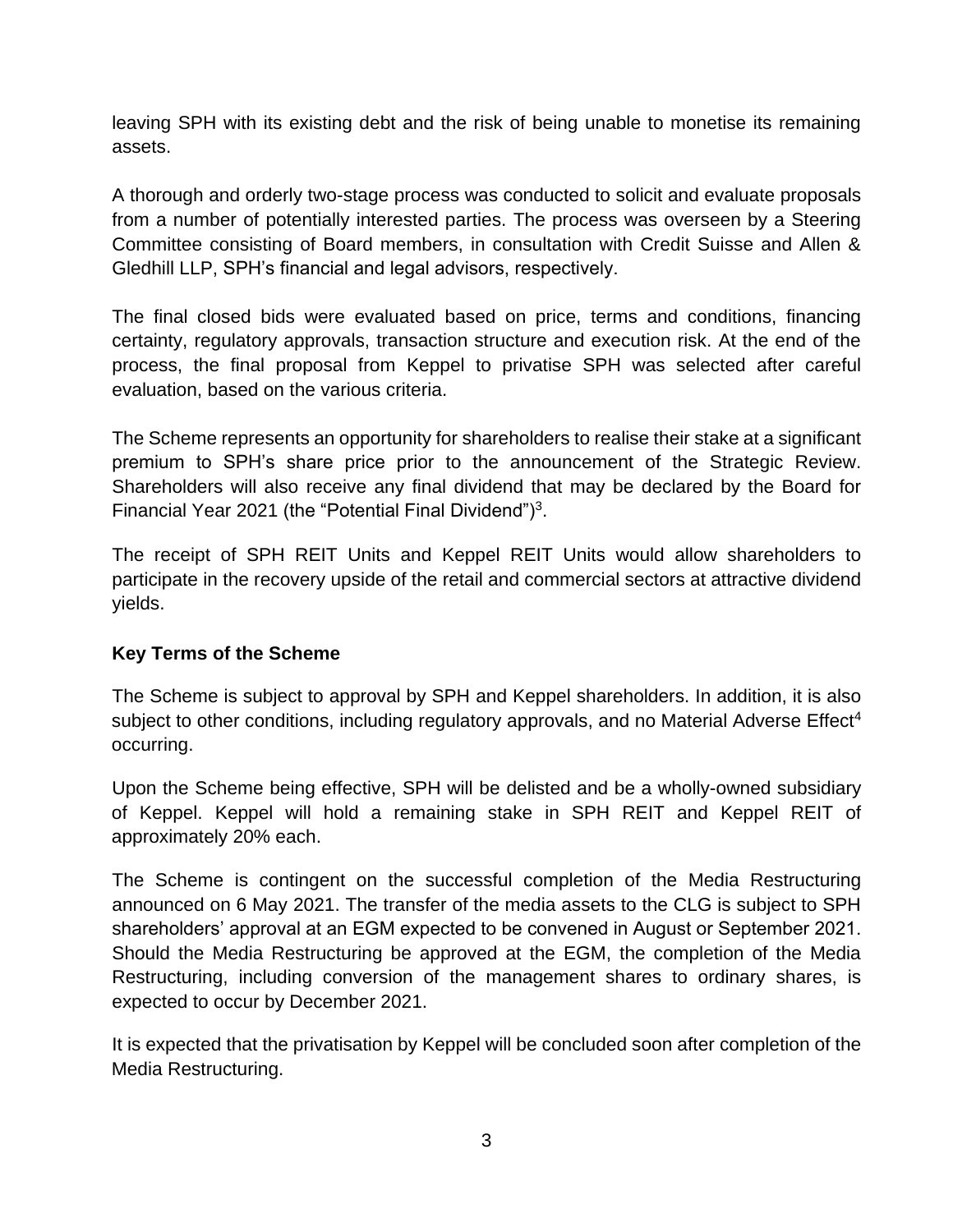SPH will appoint an independent financial adviser for the Independent Directors. They will make their final recommendation to shareholders on the Scheme.

In the event that shareholders wish to deal in SPH shares, they should seek their own professional advice and consult with their own stockbrokers.

SPH also intends to seek consent from Noteholders through a consent solicitation process in relation to certain terms and conditions of the Notes<sup>5</sup> and the trust deed constituting the Notes. It will run a formal consent solicitation exercise and details of the same will be provided in due course. The consent of Noteholders is not a condition for the Scheme.

Credit Suisse (Singapore) Limited and Allen & Gledhill LLP are acting as the exclusive financial advisor and legal advisor respectively to SPH for the Strategic Review and the proposed transaction.

### **About the Offeror**

The Offeror, Keppel Pegasus Pte Ltd, is a company incorporated in Singapore on 23 July 2021 and is a wholly-owned subsidiary of Keppel Corporation Limited ("Keppel"). Keppel is one of Singapore's flagship multinational companies with a global footprint in more than 20 countries. Keppel provides solutions for sustainable urbanisation, focusing on four key areas comprising energy and environment, urban development, connectivity and asset management. With sustainability at the core of its strategy, Keppel harnesses the strengths and expertise of its business units to develop, operate and maintain real assets, which meet the world's diverse urbanisation needs.

- <sup>2</sup> Shareholders should note that under the Newspaper and Printing Presses Act, Chapter 206 of Singapore no person shall, without the approval of the Minister:
	- (i) become a substantial shareholder of SPH; or
	- (ii) enter into any agreement or arrangement (whether oral or in writing, express or implied) to act together with any other person with respect to the acquisition, holding or the exercise of rights in relation to, in aggregate more than 5% of the Shares.
- <sup>3</sup> This is not in any way indicative of any dividend that SPH may declare in the future and should not in any way be construed as a dividend forecast. There is no guarantee that SPH will declare a final dividend for the financial year ending 31 August 2021.

<sup>&</sup>lt;sup>1</sup> The value of the SPH REIT Units is determined based on the closing price of the SPH REIT Units on 30 July 2021, being the last full trading day (the "Last Trading Day") immediately prior to the date of this media release, being S\$0.915 per SPH REIT Unit. The value of the Keppel REIT Units is determined based on the closing price of the Keppel REIT Units on the Last Trading Day, being S\$1.200 per Keppel REIT Unit.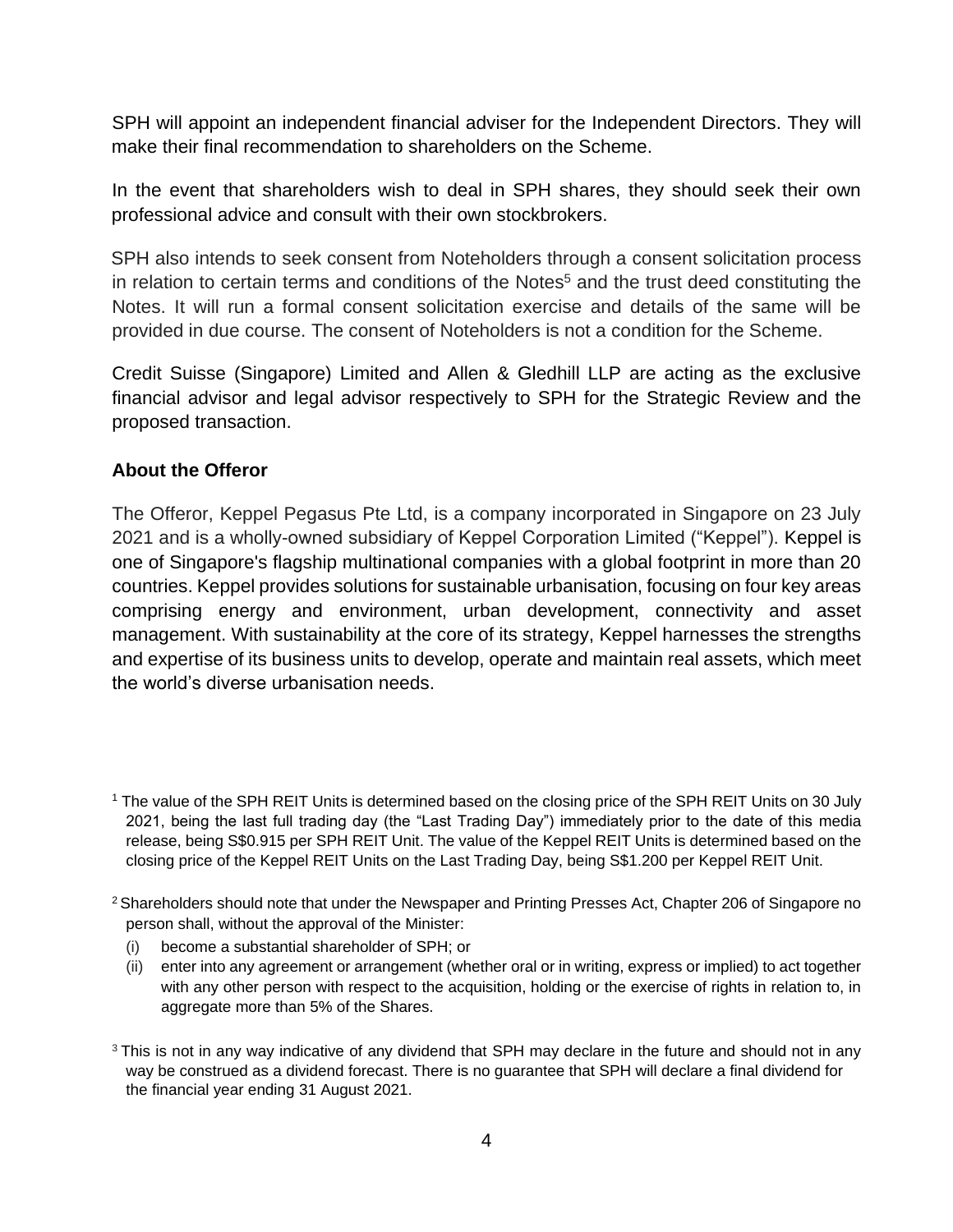- <sup>4</sup> Generally, this refers to a diminution in the consolidated net asset value of the SPH group by more than S\$540,299,000, being 15% of the consolidated net asset value of the SPH group, but excluding any diminution arising from certain events such as the Media Restructuring, the DIS and any Potential Final Dividend declared by SPH.
- <sup>5</sup> **"**Notes**"** refers to the S\$500 million 3.20% senior unsecured notes issued by SPH that are due 2030.

--- Ends ---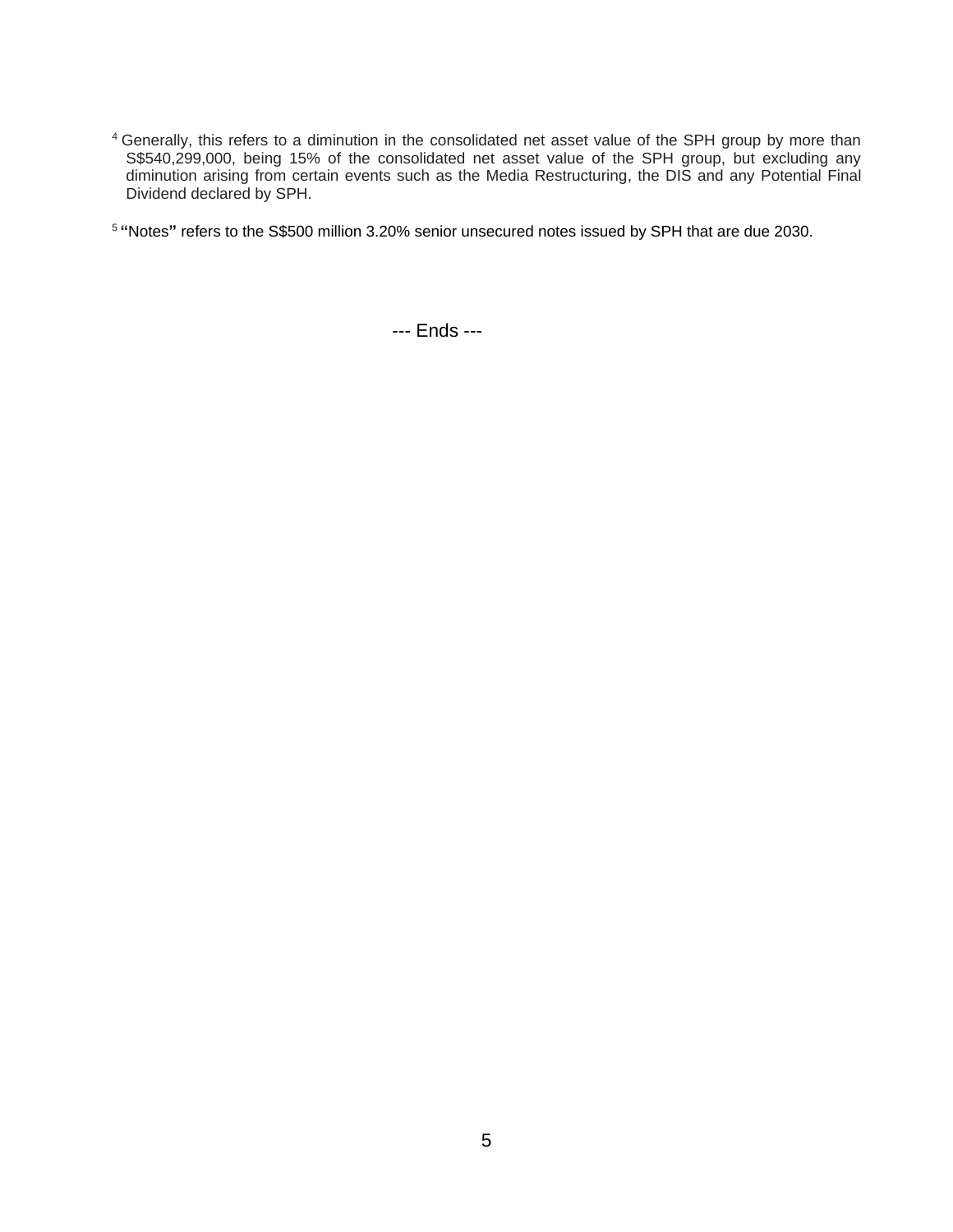# **Issued by Singapore Press Holdings Ltd**

#### **Co. Regn. No. 198402868E**

For more information, please contact: Ms Lee Su Shyan Mr Tok Chong Yap Head Tulchan Communications LLP Corporate Communications & CSR Tel: 6222 3765 Singapore Press Holdings Mobile: 9787 5111 DID: 6319 1216 Mobile: 9767 6201 Email: sushyan@sph.com.sg

Email: sph@tulchangroup.com

The directors of SPH (including any who may have delegated detailed supervision of the preparation of this media release) have taken all reasonable care to ensure that the facts stated and all opinions expressed in this media release which relate to SPH (excluding information relating to the Offeror, Keppel, Keppel REIT, SPH REIT or any opinion expressed by the Offeror or Keppel (save for SPH's unitholding interest in SPH REIT) are fair and accurate and that, where appropriate, no material facts which relate to SPH have been omitted from this media release, and the directors of SPH jointly and severally accept responsibility accordingly.

Where any information has been extracted or reproduced from published or otherwise publicly available sources or obtained from the Offeror or Keppel, the sole responsibility of the directors of SPH has been to ensure, through reasonable enquiries, that such information is accurately extracted from such sources or, as the case may be, reflected or reproduced in this media release. The directors of SPH do not accept any responsibility for any information relating to the Offeror, Keppel, Keppel REIT, SPH REIT or any opinion expressed by the Offeror or Keppel (save for SPH's unitholding interest in SPH REIT).

#### **About Singapore Press Holdings Ltd**

Incorporated in 1984, main board-listed Singapore Press Holdings Ltd (SPH) is Asia's leading media organisation, engaging minds and enriching lives across multiple languages and platforms. SPH has several business segments. The first is the media business, engaged in the publishing of newspapers, magazines and books in both print and digital editions. It also owns other digital products, online classifieds, radio stations and outdoor media.

On the retail and commercial front, SPH owns 65% in SPH REIT whose portfolio comprises three properties in Singapore, namely Paragon, The Clementi Mall and The Rail Mall. In Australia, SPH REIT holds an 85% stake in Figtree Grove Shopping Centre and a 50% stake in Westfield Marion Shopping Centre. SPH also owns and operates The Seletar Mall<sup>a</sup> and holds a 50 per cent stake in